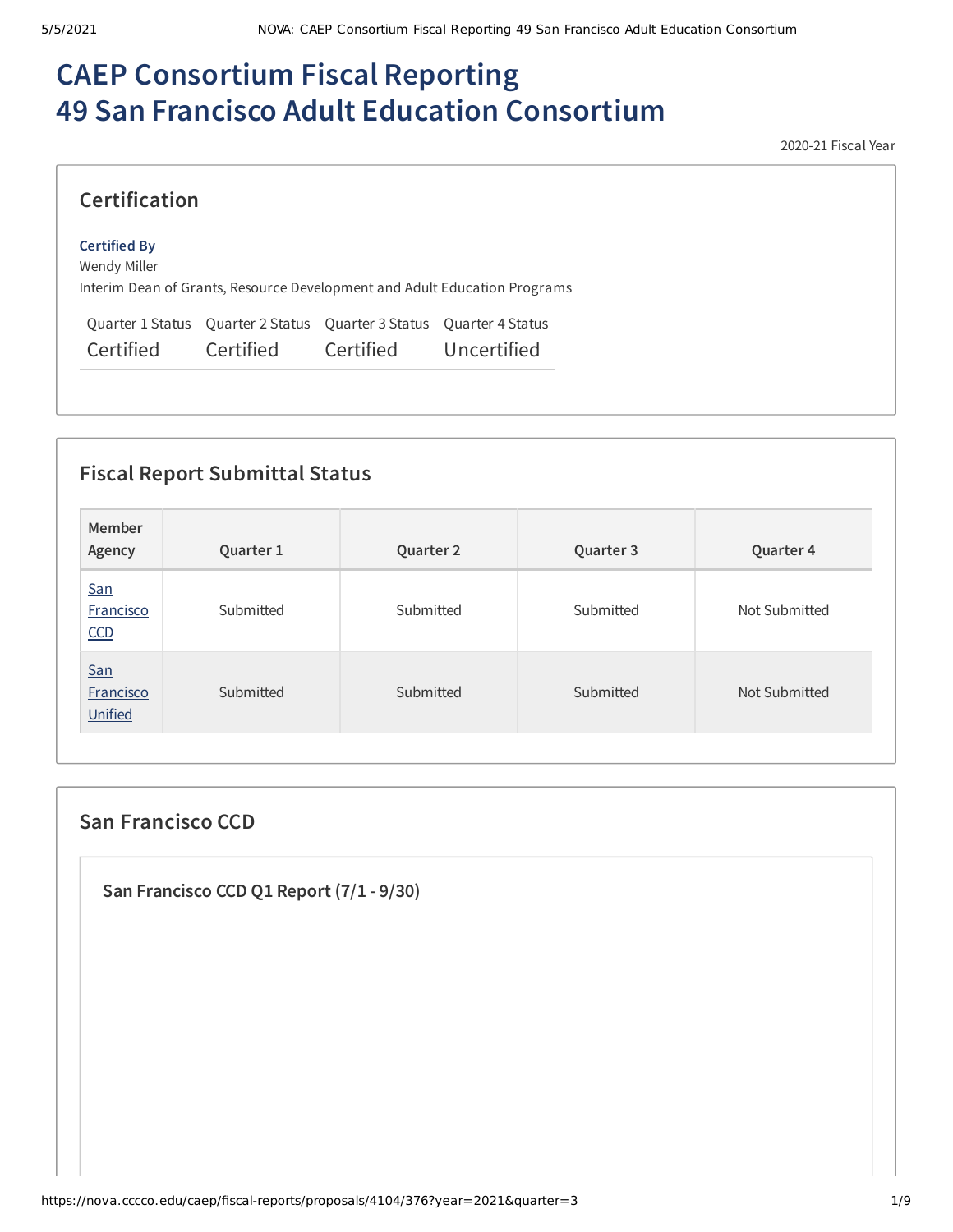| <b>Object Code</b>                                     | Year to<br>Date (YTD)<br><b>Expenditure</b> | <b>YTD</b><br>Forecast | $\frac{0}{0}$<br><b>Expended</b><br>of YTD<br>Forecast | Project<br><b>Budget</b> | $\frac{0}{0}$<br><b>Expended</b><br>of Overall<br><b>Budget</b> | <b>Budget</b><br>Remaining |
|--------------------------------------------------------|---------------------------------------------|------------------------|--------------------------------------------------------|--------------------------|-----------------------------------------------------------------|----------------------------|
| 1000 - Instructional Salaries                          | \$241,755                                   | \$288,144              | 83.9%                                                  | \$1,920,962              | 12.59%                                                          | \$1,679,207                |
| 2000 - Non-Instructional<br><b>Salaries</b>            | \$104,645                                   | \$120,472              | 86.86%                                                 | \$481,887                | 21.72%                                                          | \$377,242                  |
| 3000 - Employee Benefits                               | \$124,692                                   | \$126,150              | 98.84%                                                 | \$840,997                | 14.83%                                                          | \$716,305                  |
| 4000 - Supplies and Materials                          | \$0                                         | \$25,143               | $0\%$                                                  | \$167,619                | $0\%$                                                           | \$167,619                  |
| 5000 - Other Operating<br><b>Expenses and Services</b> | \$24,741                                    | \$29,250               | 84.58%                                                 | \$195,000                | 12.69%                                                          | \$170,259                  |
| 6000 - Capital Outlay                                  | \$0                                         | \$29,250               | $0\%$                                                  | \$195,000                | $0\%$                                                           | \$195,000                  |
| 7000 - Other Outgo                                     | \$0                                         | \$0                    | 100%                                                   | \$0                      | 100%                                                            | \$0                        |
| <b>Indirect Costs</b>                                  | \$25,315                                    | \$28,511               | 88.79%                                                 | \$190,073                | 13.32%                                                          | \$164,758                  |
| <b>Totals</b>                                          | \$521,148                                   | \$646,919              | 80.56%                                                 | \$3,991,538              | 13.06%                                                          | \$3,470,390                |

## **Corrective Action Plan**

Due to continuing local COVID-19 restrictions CCSF was unable to complete some planned activities during the first quarter of FY 20-21, specifically PD (travel), Mission Center computer lab upgrades, and the Mission Family Resource Center. We are currently looking at new projects or initiatives to improve service to our ABE/ASE/ESL students in the coming months, and anticipate spending in most categories will be on track in the next two quarters.

## **Summary of Activities:**

During Q1 CCSF has used AEP funding to support the training of AE faculty to develop courses for online delivery, and online course development for Transitional Studies and ESL. Most of our expenditures in this quarter were to maintain the level of adult education services in the county by supporting a portion of the the cost of instruction for noncredit ESL and Transitional Studies sections that, were it not for AEP funding, the college would not have been able to offer. Other expenditures include the purchase of various platforms and software licenses to enhance the online learning experience for our AE students, such as Newsela and Pronto, and Certiport testing services for our NC business students. Additionally we have contracted with Language Line Services to provide document translation and ondemand interpretation services for our virtual student service counters.

> **Status** Submitted

# **San Francisco CCD Q2 Report (10/1 - 12/31)**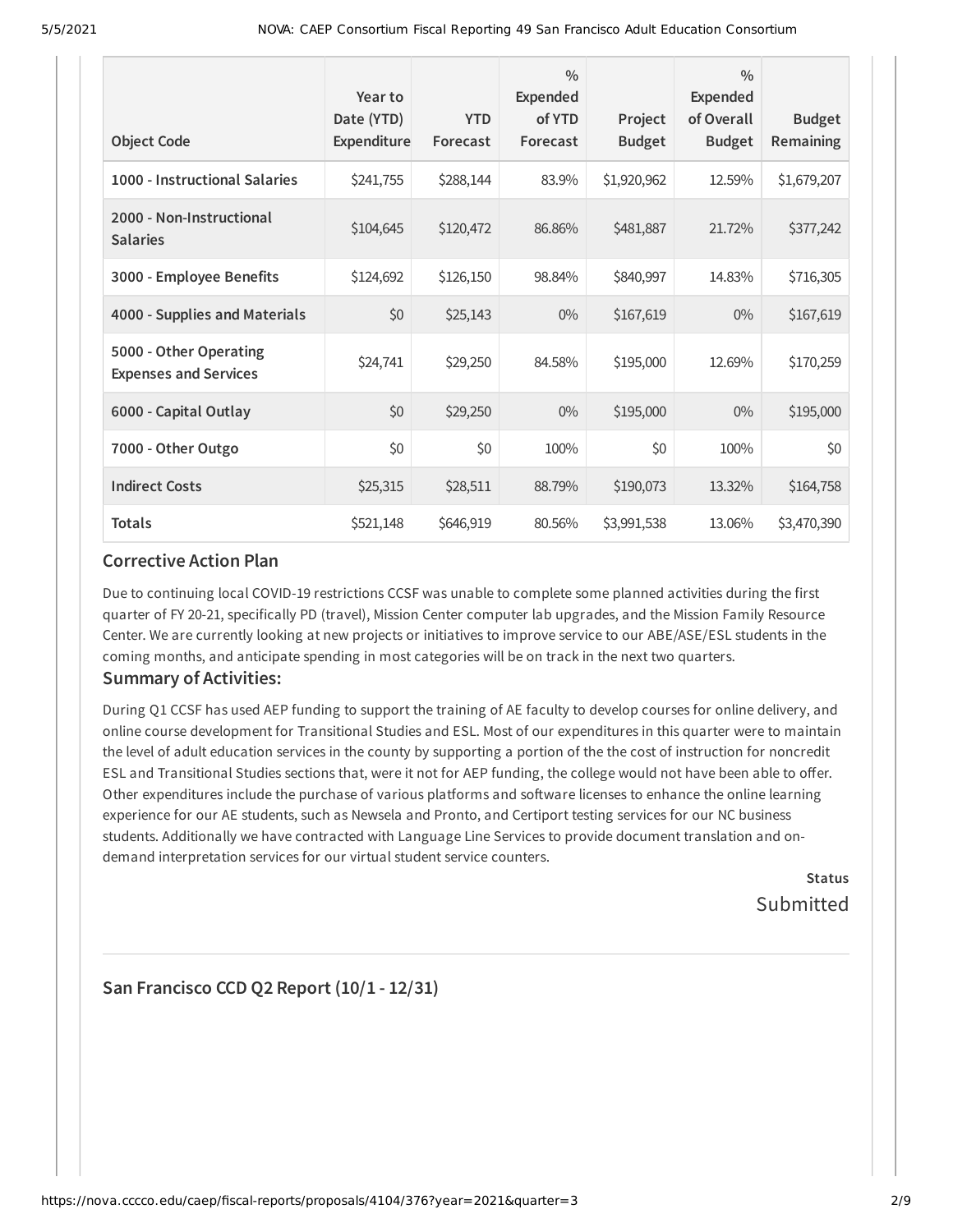| <b>Object Code</b>                                     | Year to<br>Date (YTD)<br>Expenditure | <b>YTD</b><br>Forecast | $\frac{0}{0}$<br>Expended<br>of YTD<br>Forecast | Project<br><b>Budget</b> | $\frac{0}{0}$<br><b>Expended</b><br>of Overall<br><b>Budget</b> | <b>Budget</b><br>Remaining |
|--------------------------------------------------------|--------------------------------------|------------------------|-------------------------------------------------|--------------------------|-----------------------------------------------------------------|----------------------------|
| 1000 - Instructional Salaries                          | \$571,605                            | \$960,481              | 59.51%                                          | \$1,920,962              | 29.76%                                                          | \$1,349,357                |
| 2000 - Non-Instructional<br><b>Salaries</b>            | \$187,084                            | \$240,944              | 77.65%                                          | \$481,887                | 38.82%                                                          | \$294,803                  |
| 3000 - Employee Benefits                               | \$245,031                            | \$420,499              | 58.27%                                          | \$840,997                | 29.14%                                                          | \$595,966                  |
| 4000 - Supplies and Materials                          | \$2,267                              | \$67,048               | 3.38%                                           | \$167,619                | 1.35%                                                           | \$165,352                  |
| 5000 - Other Operating<br><b>Expenses and Services</b> | \$24,741                             | \$78,000               | 31.72%                                          | \$195,000                | 12.69%                                                          | \$170,259                  |
| 6000 - Capital Outlay                                  | \$0                                  | \$78,000               | $0\%$                                           | \$195,000                | $0\%$                                                           | \$195,000                  |
| 7000 - Other Outgo                                     | \$0                                  | \$0                    | 100%                                            | \$0                      | 100%                                                            | \$0                        |
| <b>Indirect Costs</b>                                  | \$51,536                             | \$76,029               | 67.78%                                          | \$190,073                | 27.11%                                                          | \$138,537                  |
| <b>Totals</b>                                          | \$1,082,264                          | \$1,921,000            | 56.34%                                          | \$3,991,538              | 27.11%                                                          | \$2,909,274                |

#### **Corrective Action Plan**

CCSF is underspent in 4000 Supplies and Materials (originally intended for in-person meetings and PD), and 6000 Capital Outlay (originally intended to complete the upgrade of smart classrooms at the Mission Campus, and to fund the Family Resource Center). Both of these are on hold while we are operating remotely. We will re-budget and move some of these funds into personnel expenses, and continue to monitor our ability to complete projects currently on hold due to the pandemic. If there are opportunities to make progress on them, we will do so.

## **Summary of Activities:**

During Q2 CCSF used AEP funding to support training AE faculty and online course development for TRST and ESL. Most of our expenditures in this quarter were to maintain the level of adult education services in the county by supporting a portion of the the cost of instruction for noncredit ESL and TRST sections that, were it not for AEP funding, the college would not have been able to offer. Expenditures include increased online help desk capabilities, and additional wifi hotspots for students. We continue to fund Language Line Services to provide document translation and on-demand interpretation services for our virtual student service counters and online learning how-to's. This quarter we began our collaborative planning process for 2021-22. We are engaging with departments that serve AE students, and including the noncredit student voice. The dialog is focused on student needs, equitable access to services, evidence-based best practices, and measurable results.

> **Status** Submitted

# **Allocation Year Closeout: 2018-19**

I have reviewed the financial reports for my agency and confirm that all funds for this allocation year have been spent.

## **2018-19 Reverted Funds:**  $50$ **2018-19 Status** Closed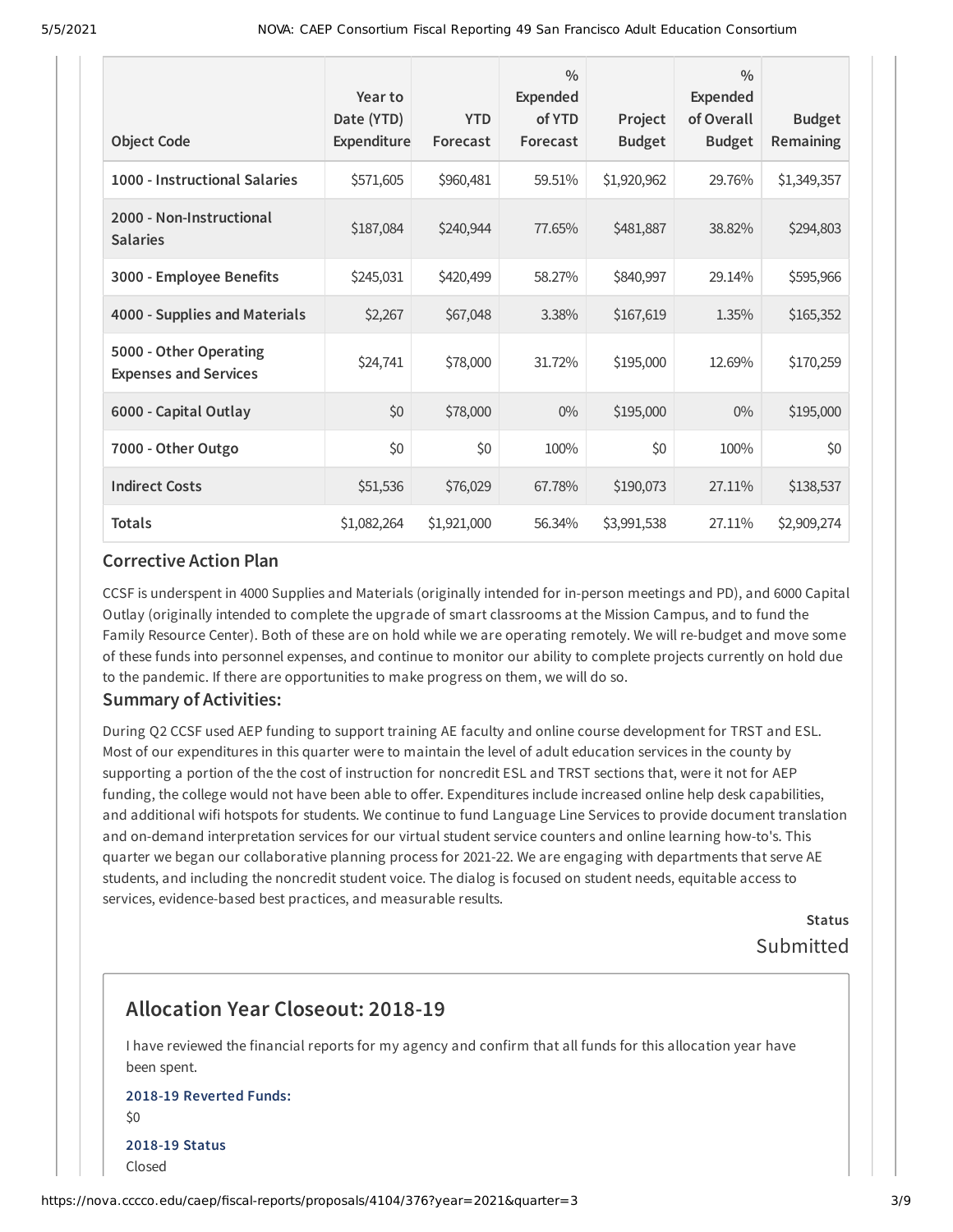#### **Submitting Authority**

Wendy Miller, Interim Dean of Grants, Resource Development and Adult Education Programs

## **San Francisco CCD Q3 Report (1/1 - 3/31)**

|                                                        | Year to                   |                        | $\frac{0}{0}$<br><b>Expended</b> |                          | $\frac{0}{0}$<br><b>Expended</b> |                            |
|--------------------------------------------------------|---------------------------|------------------------|----------------------------------|--------------------------|----------------------------------|----------------------------|
| <b>Object Code</b>                                     | Date (YTD)<br>Expenditure | <b>YTD</b><br>Forecast | of YTD<br>Forecast               | Project<br><b>Budget</b> | of Overall<br><b>Budget</b>      | <b>Budget</b><br>Remaining |
| 1000 - Instructional Salaries                          | \$934,346                 | \$1,440,722            | 64.85%                           | \$1,920,962              | 48.64%                           | \$986,616                  |
| 2000 - Non-Instructional<br><b>Salaries</b>            | \$256,514                 | \$361,415              | 70.97%                           | \$481,887                | 53.23%                           | \$225,373                  |
| 3000 - Employee Benefits                               | \$405,616                 | \$630,748              | 64.31%                           | \$840,997                | 48.23%                           | \$435,381                  |
| 4000 - Supplies and Materials                          | \$2,267                   | \$125,714              | 1.8%                             | \$167,619                | 1.35%                            | \$165,352                  |
| 5000 - Other Operating<br><b>Expenses and Services</b> | \$66,167                  | \$146,250              | 45.24%                           | \$195,000                | 33.93%                           | \$128,833                  |
| 6000 - Capital Outlay                                  | \$0                       | \$146,250              | 0%                               | \$195,000                | $0\%$                            | \$195,000                  |
| 7000 - Other Outgo                                     | \$0                       | \$0                    | 100%                             | \$0                      | 100%                             | \$0                        |
| <b>Indirect Costs</b>                                  | \$83,246                  | \$142,555              | 58.4%                            | \$190,073                | 43.8%                            | \$106,827                  |
| <b>Totals</b>                                          | \$1,748,156               | \$2,993,654            | 58.4%                            | \$3,991,538              | 43.8%                            | \$2,243,382                |

#### **Corrective Action Plan**

CCSF is underspent in 4000 Supplies and Materials (originally intended for in-person meetings and PD), and 6000 Capital Outlay (originally intended to complete the upgrade of smart classrooms at the Mission Campus, and to fund the Family Resource Center). Both of these are on hold while we are operating remotely. We will re-budget and move some of these funds into personnel expenses, and continue to monitor our ability to complete projects currently on hold due to the pandemic. If there are opportunities to make progress on them, we will do so.

#### **Summary of Activities:**

During Q3 CCSF used AEP funding to support training AE faculty and online course development for TRST and ESL. Most of our expenditures in this quarter were to maintain the level of adult education services in the county by supporting a portion of the the cost of instruction for noncredit ESL and TRST sections that, were it not for AEP funding, the college would not have been able to offer. Expenditures include increased online help desk capabilities, and additional wifi hotspots for students. We continue to fund Language Line Services to provide document translation and on-demand interpretation services for our virtual student service counters and online learning how-to's. This quarter we continue our collaborative planning process for 2021-22. We are engaging with departments that serve AE students, and including the noncredit student voice. The dialog is focused on student needs, equitable access to services, evidence-based best practices, and measurable results.

> **Status** Submitted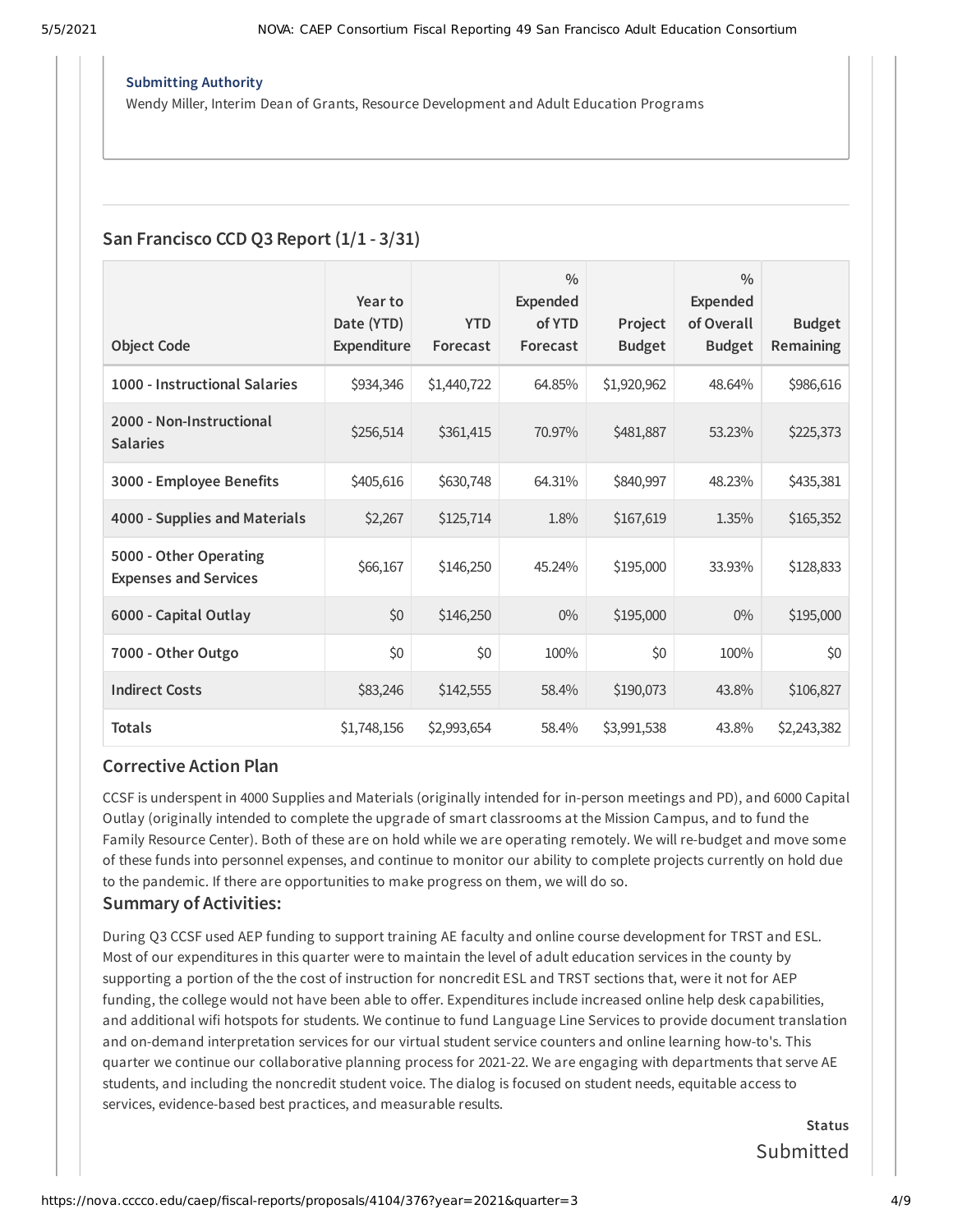# **San Francisco CCD Q4 Report (4/1 - 6/30)**

| <b>Object Code</b>                                     | Year to<br>Date (YTD)<br>Expenditure | <b>YTD</b><br>Forecast | $\frac{0}{0}$<br><b>Expended</b><br>of YTD<br>Forecast | Project<br><b>Budget</b> | $\frac{0}{0}$<br><b>Expended</b><br>of Overall<br><b>Budget</b> | <b>Budget</b><br>Remaining |  |  |
|--------------------------------------------------------|--------------------------------------|------------------------|--------------------------------------------------------|--------------------------|-----------------------------------------------------------------|----------------------------|--|--|
| 1000 - Instructional Salaries                          | \$934,346                            | \$1,920,962            | 48.64%                                                 | \$1,920,962              | 48.64%                                                          | \$986,616                  |  |  |
| 2000 - Non-Instructional<br><b>Salaries</b>            | \$256,514                            | \$481,887              | 53.23%                                                 | \$481,887                | 53.23%                                                          | \$225,373                  |  |  |
| 3000 - Employee Benefits                               | \$405,616                            | \$840,997              | 48.23%                                                 | \$840,997                | 48.23%                                                          | \$435,381                  |  |  |
| 4000 - Supplies and Materials                          | \$2,267                              | \$167,619              | 1.35%                                                  | \$167,619                | 1.35%                                                           | \$165,352                  |  |  |
| 5000 - Other Operating<br><b>Expenses and Services</b> | \$66,167                             | \$195,000              | 33.93%                                                 | \$195,000                | 33.93%                                                          | \$128,833                  |  |  |
| 6000 - Capital Outlay                                  | \$0                                  | \$195,000              | $0\%$                                                  | \$195,000                | $0\%$                                                           | \$195,000                  |  |  |
| 7000 - Other Outgo                                     | \$0                                  | \$0                    | 100%                                                   | \$0                      | 100%                                                            | \$0                        |  |  |
| <b>Indirect Costs</b>                                  | \$83,246                             | \$190,073              | 43.8%                                                  | \$190,073                | 43.8%                                                           | \$106,827                  |  |  |
| <b>Totals</b>                                          | \$1,748,156                          | \$3,991,538            | 43.8%                                                  | \$3,991,538              | 43.8%                                                           | \$2,243,382                |  |  |
| <b>Status</b><br>Unsubmitted                           |                                      |                        |                                                        |                          |                                                                 |                            |  |  |

# **San Francisco Unified**

**San Francisco Unified Q1 Report (7/1 - 9/30)**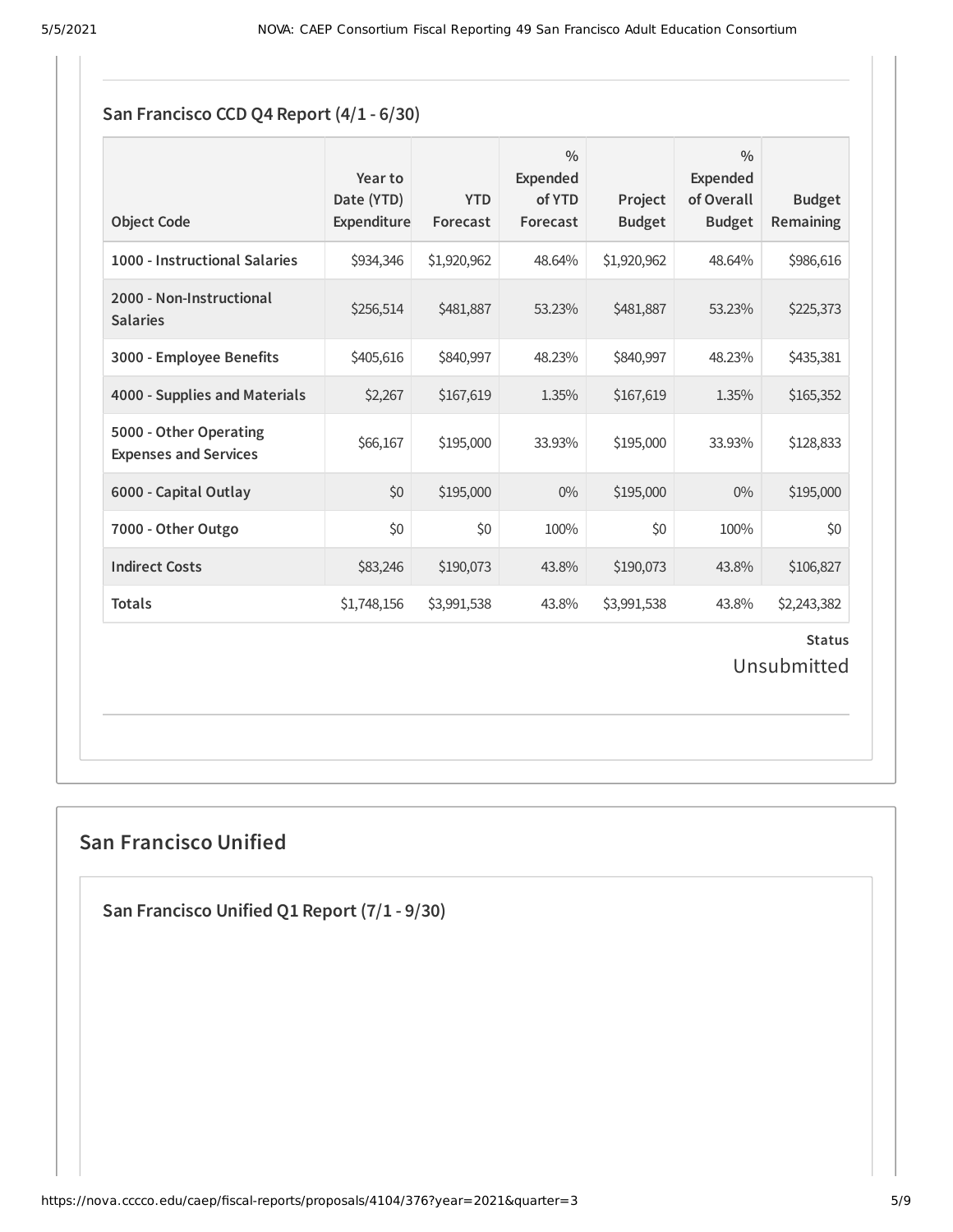| <b>Object Code</b>                                     | Year to<br>Date (YTD)<br>Expenditure | <b>YTD</b><br>Forecast | $\frac{0}{0}$<br><b>Expended</b><br>of YTD<br>Forecast | Project<br><b>Budget</b> | $\frac{0}{0}$<br><b>Expended</b><br>of Overall<br><b>Budget</b> | <b>Budget</b><br><b>Remaining</b> |
|--------------------------------------------------------|--------------------------------------|------------------------|--------------------------------------------------------|--------------------------|-----------------------------------------------------------------|-----------------------------------|
| 1000 - Instructional Salaries                          | \$47,460                             | \$52,180               | 90.95%                                                 | \$217,418                | 21.83%                                                          | \$169,958                         |
| 2000 - Non-Instructional<br><b>Salaries</b>            | \$4,312                              | \$6,237                | 69.13%                                                 | \$25,989                 | 16.59%                                                          | \$21,677                          |
| 3000 - Employee Benefits                               | \$18,894                             | \$20,433               | 92.47%                                                 | \$85,138                 | 22.19%                                                          | \$66,244                          |
| 4000 - Supplies and Materials                          | \$163                                | \$6,744                | 2.42%                                                  | \$67,444                 | 0.24%                                                           | \$67,281                          |
| 5000 - Other Operating<br><b>Expenses and Services</b> | \$0                                  | \$0                    | 100%                                                   | \$0                      | 100%                                                            | \$0                               |
| 6000 - Capital Outlay                                  | \$0                                  | \$0                    | 100%                                                   | \$0                      | 100%                                                            | \$0                               |
| 7000 - Other Outgo                                     | \$0                                  | \$0                    | 100%                                                   | \$0                      | 100%                                                            | \$0                               |
| <b>Indirect Costs</b>                                  | \$0                                  | \$0                    | 100%                                                   | \$12,857                 | $0\%$                                                           | \$12,857                          |
| <b>Totals</b>                                          | \$70,829                             | \$85,595               | 82.75%                                                 | \$408,846                | 17.32%                                                          | \$338,017                         |

## **Summary of Activities:**

Determined how to provide support services to students in the COVID environment, including access to a Chromebook and internet to be able to attend online courses. Provided SFUSD students ages 18+ with expanded college transition counseling, "on-ramp" college and career readiness courses, and access to CCSF through noncredit and credit recovery classes offered at multiple CCSF locations.

> **Status Submitted**

**San Francisco Unified Q2 Report (10/1 - 12/31)**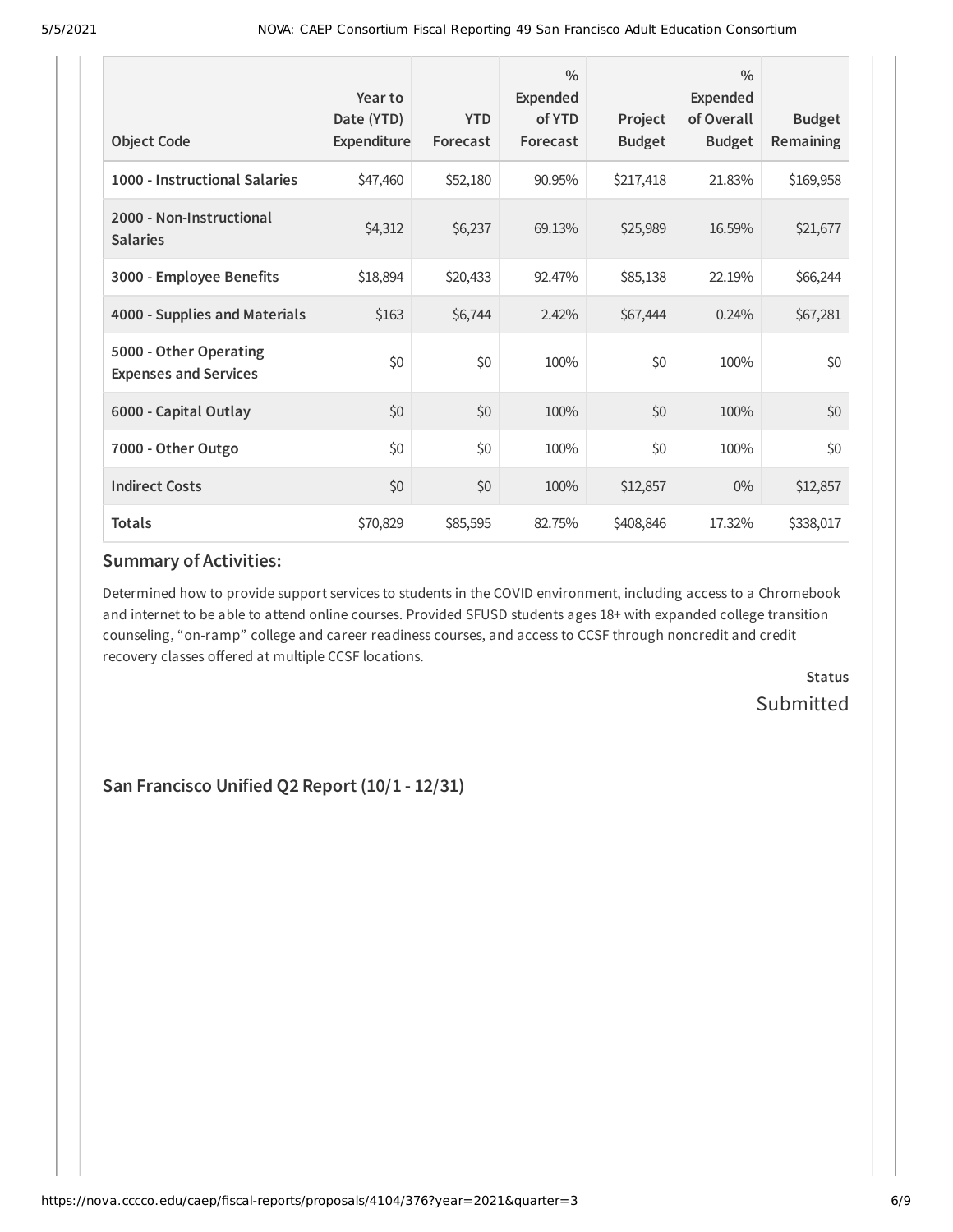|                                                        | Year to<br>Date (YTD) | <b>YTD</b> | $\frac{0}{0}$<br><b>Expended</b><br>of YTD | Project       | $\frac{0}{0}$<br>Expended<br>of Overall | <b>Budget</b>    |
|--------------------------------------------------------|-----------------------|------------|--------------------------------------------|---------------|-----------------------------------------|------------------|
| <b>Object Code</b>                                     | Expenditure           | Forecast   | Forecast                                   | <b>Budget</b> | <b>Budget</b>                           | <b>Remaining</b> |
| 1000 - Instructional Salaries                          | \$96,702              | \$52,180   | 185.32%                                    | \$217,418     | 44.48%                                  | \$120,716        |
| 2000 - Non-Instructional<br><b>Salaries</b>            | \$8,293               | \$6,237    | 132.96%                                    | \$25,989      | 31.91%                                  | \$17,696         |
| 3000 - Employee Benefits                               | \$38,231              | \$20,433   | 187.1%                                     | \$85,138      | 44.9%                                   | \$46,907         |
| 4000 - Supplies and Materials                          | \$393                 | \$6,744    | 5.83%                                      | \$67,444      | 0.58%                                   | \$67,051         |
| 5000 - Other Operating<br><b>Expenses and Services</b> | \$0                   | \$0        | 100%                                       | \$0           | 100%                                    | \$0              |
| 6000 - Capital Outlay                                  | \$0                   | \$0        | 100%                                       | \$0           | 100%                                    | \$0              |
| 7000 - Other Outgo                                     | \$0                   | \$0        | 100%                                       | \$0           | 100%                                    | \$0              |
| <b>Indirect Costs</b>                                  | \$4,567               | \$0        | 100%                                       | \$12,857      | 35.52%                                  | \$8,290          |
| <b>Totals</b>                                          | \$148,186             | \$85,595   | 173.12%                                    | \$408,846     | 36.24%                                  | \$260,660        |

#### **Summary of Activities:**

Providing support services to students in the COVID environment, including access to a Chromebook and internet to be able to attend online courses. Provided SFUSD students ages 18+ with expanded college transition counseling, "onramp" college and career readiness courses, and access to CCSF through noncredit and credit recovery classes offered at multiple CCSF locations.

> **Status** Submitted

# **Allocation Year Closeout: 2018-19**

I have reviewed the financial reports for my agency and confirm that all funds for this allocation year have been spent.

#### **2018-19 Reverted Funds:**

\$0

#### **2018-19 Status** Closed

#### **Submitting Authority**

Dr. Jen Fong Ed.D., Director, College & Career Readiness Gwen Lin, Supervisor Teresa Shipp, Director

## **San Francisco Unified Q3 Report (1/1 - 3/31)**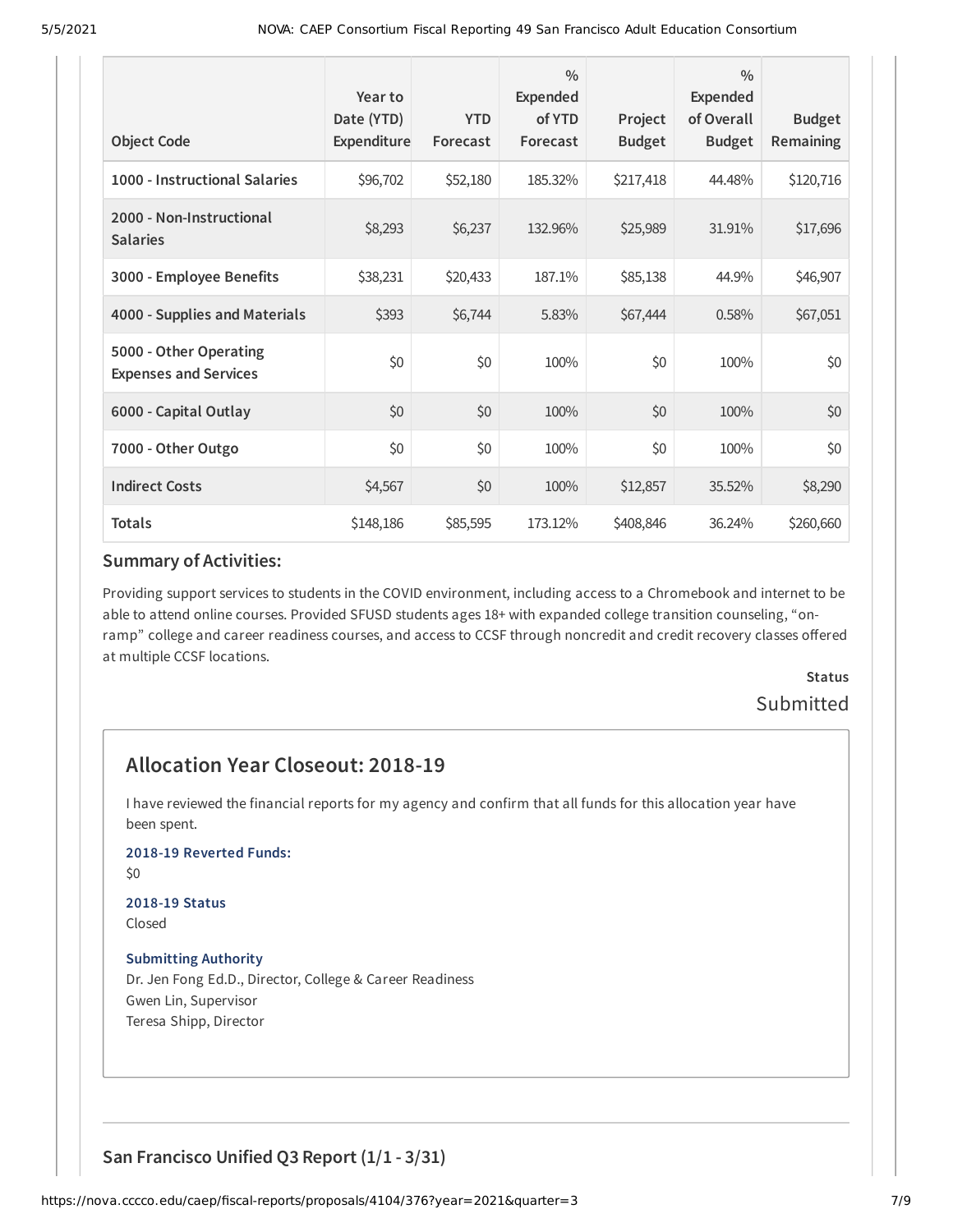| <b>Object Code</b>                                     | Year to<br>Date (YTD)<br>Expenditure | <b>YTD</b><br>Forecast | $\frac{0}{0}$<br><b>Expended</b><br>of YTD<br>Forecast | Project<br><b>Budget</b> | $\frac{0}{0}$<br>Expended<br>of Overall<br><b>Budget</b> | <b>Budget</b><br><b>Remaining</b> |
|--------------------------------------------------------|--------------------------------------|------------------------|--------------------------------------------------------|--------------------------|----------------------------------------------------------|-----------------------------------|
| 1000 - Instructional Salaries                          | \$139,062                            | \$52,180               | 266.5%                                                 | \$217,418                | 63.96%                                                   | \$78,356                          |
| 2000 - Non-Instructional<br><b>Salaries</b>            | \$8,293                              | \$6,237                | 132.96%                                                | \$25,989                 | 31.91%                                                   | \$17,696                          |
| 3000 - Employee Benefits                               | \$53,197                             | \$20,433               | 260.35%                                                | \$85,138                 | 62.48%                                                   | \$31,941                          |
| 4000 - Supplies and Materials                          | \$393                                | \$26,978               | 1.46%                                                  | \$67,444                 | 0.58%                                                    | \$67,051                          |
| 5000 - Other Operating<br><b>Expenses and Services</b> | \$0                                  | \$0                    | 100%                                                   | \$0                      | 100%                                                     | \$0                               |
| 6000 - Capital Outlay                                  | \$0                                  | \$0                    | 100%                                                   | \$0                      | 100%                                                     | \$0                               |
| 7000 - Other Outgo                                     | \$0                                  | \$0                    | 100%                                                   | \$0                      | 100%                                                     | \$0                               |
| <b>Indirect Costs</b>                                  | \$6,390                              | \$0                    | 100%                                                   | \$12,857                 | 49.7%                                                    | \$6,467                           |
| <b>Totals</b>                                          | \$207,335                            | \$105,828              | 195.92%                                                | \$408,846                | 50.71%                                                   | \$201,511                         |

## **Summary of Activities:**

Providing support services to students in the COVID environment, including access to a Chromebook and internet to be able to attend online courses. Provided SFUSD students ages 18+ with expanded college transition counseling, "onramp" college and career readiness courses, and access to CCSF through noncredit and credit recovery classes offered at multiple CCSF locations.

> **Status Submitted**

**San Francisco Unified Q4 Report (4/1 - 6/30)**